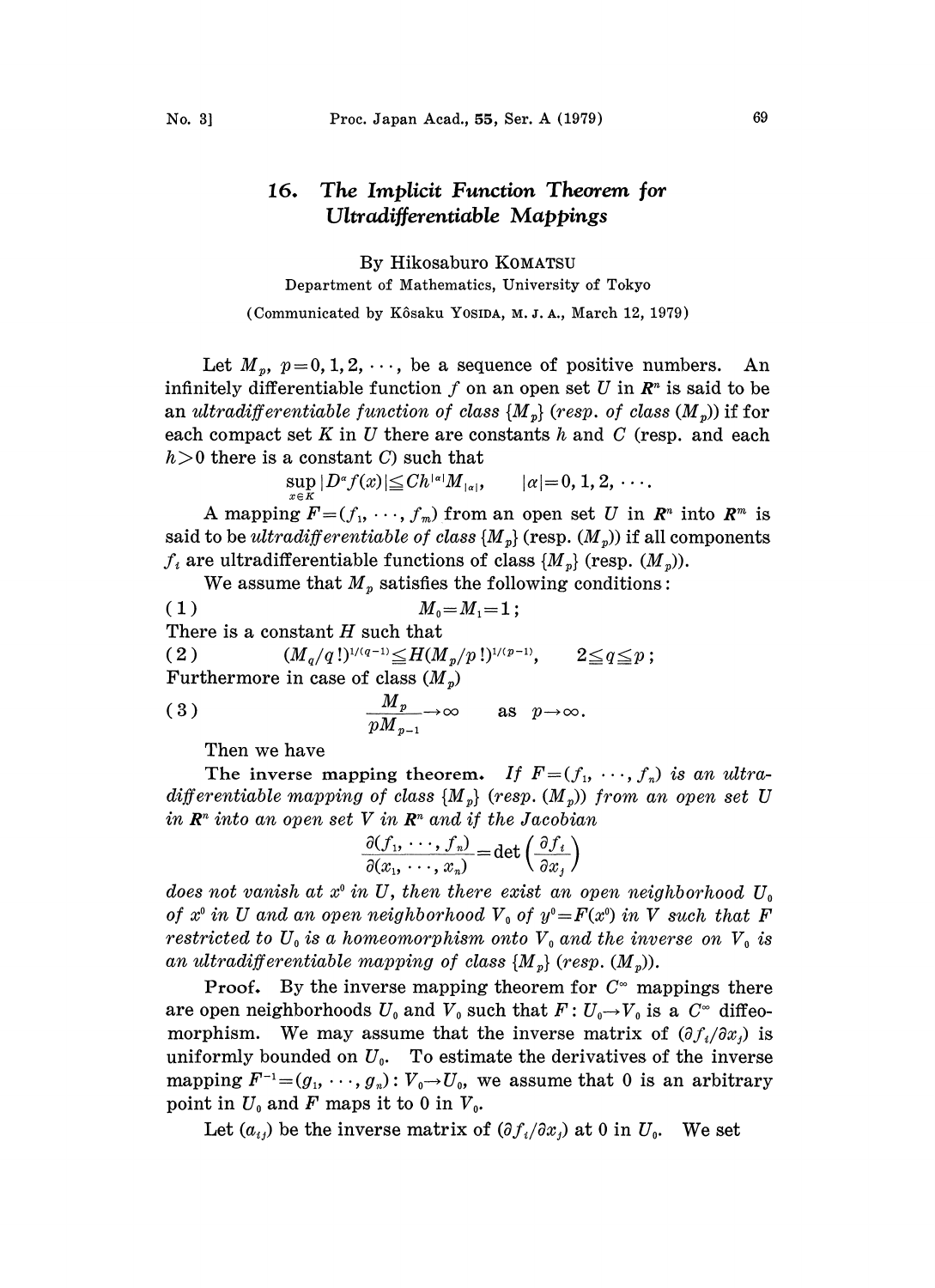70 H. KOMATSU

$$
[Vol. 55(A),
$$

$$
\varphi_i(x) = x_i - \sum_{j=1}^n a_{ij} f_j(x), \qquad i = 1, \ldots, n.
$$

First we consider the case of ultradifferentiable mapping of class  ${M<sub>p</sub>}.$  Then there are constants h and C such that

$$
\varphi_i(x)\ll C\sum_{p=2}^\infty\frac{M_p}{p\,!}(ht)^p,
$$

where

$$
t = x_1 + \cdots + x_n.
$$

This means that the formal Taylor expansion of the left hand side is majorized by the right hand side.

If  $U_0$  is relatively compact in  $U$ , we can choose the same constants h and C independent of the arbitrary point 0 in  $U_0$ .

Since the components  $g_i(y)$  of  $F^{-1}$  are the solutions of the system quations of equations

$$
g_i(y) = \sum_{j=1}^n a_{ij}y_j + \varphi_i(g_1(y),\ldots,g_n(y)), \qquad i=1,\ldots,n,
$$

each  $g_i(y)$  is majorized by the formal solution  $\psi(s)$  of the equation<br>  $\psi(s) = Bs + C \sum_{n=0}^{\infty} \frac{M_p}{n!} (hn\psi(s))^p$ ,

$$
\psi(s) = Bs + C \sum_{p=2}^{\infty} \frac{M_p}{p!} (h n \psi(s))^p,
$$

where

$$
s = y_1 + \cdots + y_n
$$

and B is a bound of the absolute values  $|a_{ij}|$  on  $U_0$ .

By the Lagrange expansion theorem the coefficient  $b<sub>r</sub>$  of

$$
\psi(s)=b_1Bs+b_2(Bs)^2+\cdots+b_r(Bs)^r+\cdots
$$

is given by

$$
=b1Bs+b2(Bs)2+\cdots+br(Bs)r+\cdots
$$

$$
br=\frac{1}{r!}\left[\left(\frac{d}{dt}\right)^{r-1}\left(\frac{t}{k(t)}\right)^{r}\right]_{t=0},
$$

where

$$
k(t) = t - C \sum_{p=2}^{\infty} \frac{M_p}{p!} (hnt)^p.
$$

Hence we have by condition (2)

$$
b_r = \frac{1}{r!} \Big[ \Big(\frac{d}{dt}\Big)^{r-1} \Big\{ \sum_{q=0}^{\infty} \Big( Chn \sum_{p=1}^{r-1} \frac{M_{p+1}}{(p+1)!} (hnt)^p \Big)^q \Big\}^r \Big]_{t=0}^r
$$
  
\n
$$
\leq \frac{1}{r!} \Big[ \Big(\frac{d}{dt}\Big)^{r-1} \Big\{ \sum_{q=0}^{\infty} \Big( Chn \sum_{p=1}^{\infty} \Big( H\Big(\frac{M_r}{r!}\Big)^{1/(r-1)} hnt \Big)^p \Big)^q \Big\}^r \Big]_{t=0}^r
$$
  
\n
$$
= \frac{1}{r!} \Big[ \Big(\frac{d}{dt}\Big)^{r-1} \Big\{ \sum_{q=0}^{\infty} (Chn)^q \sum_{p=0}^{\infty} \Big( \frac{p+q-1}{p} \Big) \Big( H\Big(\frac{M_r}{r!}\Big)^{1/(r-1)} hnt \Big)^{p+q} \Big\}^r \Big]_0^r
$$
  
\n
$$
= \frac{1}{r!} \Big[ \Big(\frac{d}{dt}\Big)^{r-1} \Big\{ \sum_{p=0}^{\infty} Chn(Chn+1)^{p-1} \Big( H\Big(\frac{M_r}{r!}\Big)^{1/(r-1)} hnt \Big)^p \Big\}^r \Big]_0^r
$$
  
\n
$$
\leq \frac{1}{r!} \Big[ \Big(\frac{d}{dt}\Big)^{r-1} \sum_{p=0}^{\infty} \Big( \frac{r+p-1}{p} \Big) \Big\{ (Chn+1) H\Big(\frac{M_r}{r!}\Big)^{1/(r-1)} hnt \Big\}^p \Big]_0^r
$$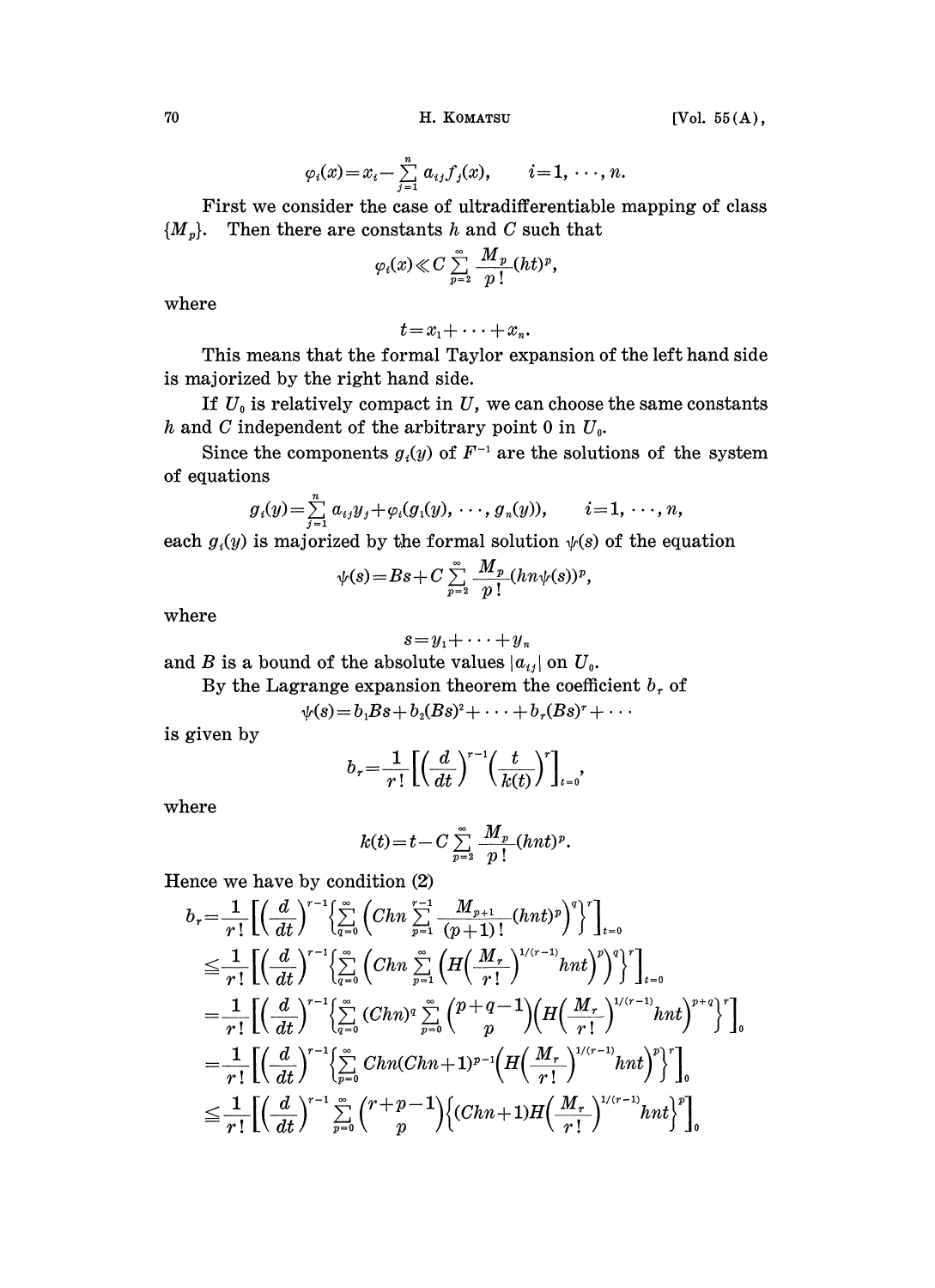$$
=\frac{1}{r}\binom{2r-2}{r-1}\{(Chn+1)Hhn\}^{r-1}\frac{M_r}{r!}
$$
  
\n
$$
\leq \{4(Chn+1)Hhn\}^{r-1}\frac{M_r}{r!}.
$$

We have therefore

$$
g_i(y) \ll \frac{1}{4(Chn+1)Hhn} \sum_{p=1}^{\infty} \frac{M_p}{p!} (4B(Chn+1)Hhn)^p s^p.
$$

This shows that

( 4 )  $|D^{\alpha}g_i(0)| \leq B(4B(Chn + 1)Hhn)^{|\alpha|-1}M_{|\alpha|}, |\alpha| \geq 1,$ proving that the inverse mapping  $F^{-1}$  is ultradifferentiable of class  $\{M_n\}$  on  $V_0$ .

In case F is ultradifferentiable of class  $(M_p)$ , the proof is modified as follows. Let  $h$  be an arbitrary positive number. Then we can find a constant C and  $p_0$  independent of the arbitrary point 0 in  $U_0$  such that

$$
\varphi_i(x)\!\ll\!C\sum_{p=2}^{p_0}\frac{M_{p}}{p\,!}(ht)^p\!+\!\sum_{p=p_0+1}^\infty\frac{M_{p}}{p\,!}(ht)^p.
$$

It follows from condition (3) that if  $r_0$  is sufficiently large, then  $CM_p/p$  !  $\leq (H(M_r/r!)^{1/(r-1)})^{p-1}$ 

for  $2 \leq p \leq p_0$  and  $r \geq r_0$ , where H is the constant in condition (2).

Hence the coefficient  $b<sub>r</sub>B<sup>r</sup>$  of formal solution  $\psi(s)$  of

$$
\psi(s) = Bs + C \sum_{p=2}^{p_0} \frac{M_p}{p!} (hn\psi(s))^p + \sum_{p=p_0+1}^{\infty} \frac{M_p}{p!} (hn\psi(s))^p
$$

is estimated for 
$$
r \ge r_0
$$
 as

$$
b_r = \frac{1}{r!} \Biggl[ \Biggl( \frac{d}{dt} \Biggr)^{r-1} \Biggl\{ \sum_{q=0}^{\infty} \Biggl( Chn \sum_{p=1}^{p_0-1} \frac{M_{p+1}}{(p+1)!} (hnt)^p + h n \sum_{p=p_0}^{r-1} \frac{M_{p+1}}{(p+1)!} (hnt)^p \Biggr)^q \Biggr\} \Biggr]_0^r
$$
  
\n
$$
\leq \frac{1}{r!} \Biggl[ \Biggl( \frac{d}{dt} \Biggr)^{r-1} \Biggl\{ \sum_{q=0}^{\infty} \Biggl( h n \sum_{p=1}^{\infty} \Biggl( H \Biggl( \frac{M_r}{r!} \Biggr)^{1/(r-1)} hnt \Biggr)^p \Biggr)^q \Biggr\}^r \Biggr]_0^r
$$
  
\n
$$
\leq (4(hn+1)Hhn)^{r-1} \frac{M_r}{r!}.
$$
  
\nIf  $r < r_0$ , we have (4) for some C. Therefore if a  $k > 0$  is given

and we take an  $h > 0$  so that  $4(hn+1)Hhn \leq k$ , then we find that ( 5 )  $|D^{\alpha}g_i(0)| \leq C k^{|{\alpha}|} M_{|{\alpha}|},$  $|\alpha| \geq 1$ , for a constant C independent of the point 0 in  $V_0$ .

We note that condition (3) is indispensable in the case of class

 $(M<sub>p</sub>)$ , because the theorem does not hold for the class  $(p!)$  of entire functions.

Now the following theorem is an easy consequence.

The implicit function theorem. If  $F = (f_1(x_1, \dots, x_n), \dots, f_m(x_1,$  $\ldots, x_n$ ) is an ultradifferentiable mapping of class {M<sub>n</sub>} (resp.  $(M_n)$ ) from an open neighborhood U of 0 in  $\mathbb{R}^n$  into  $\mathbb{R}^m$  with  $m \leq n$  such that  $F(0)=0$  and if the Jacobian